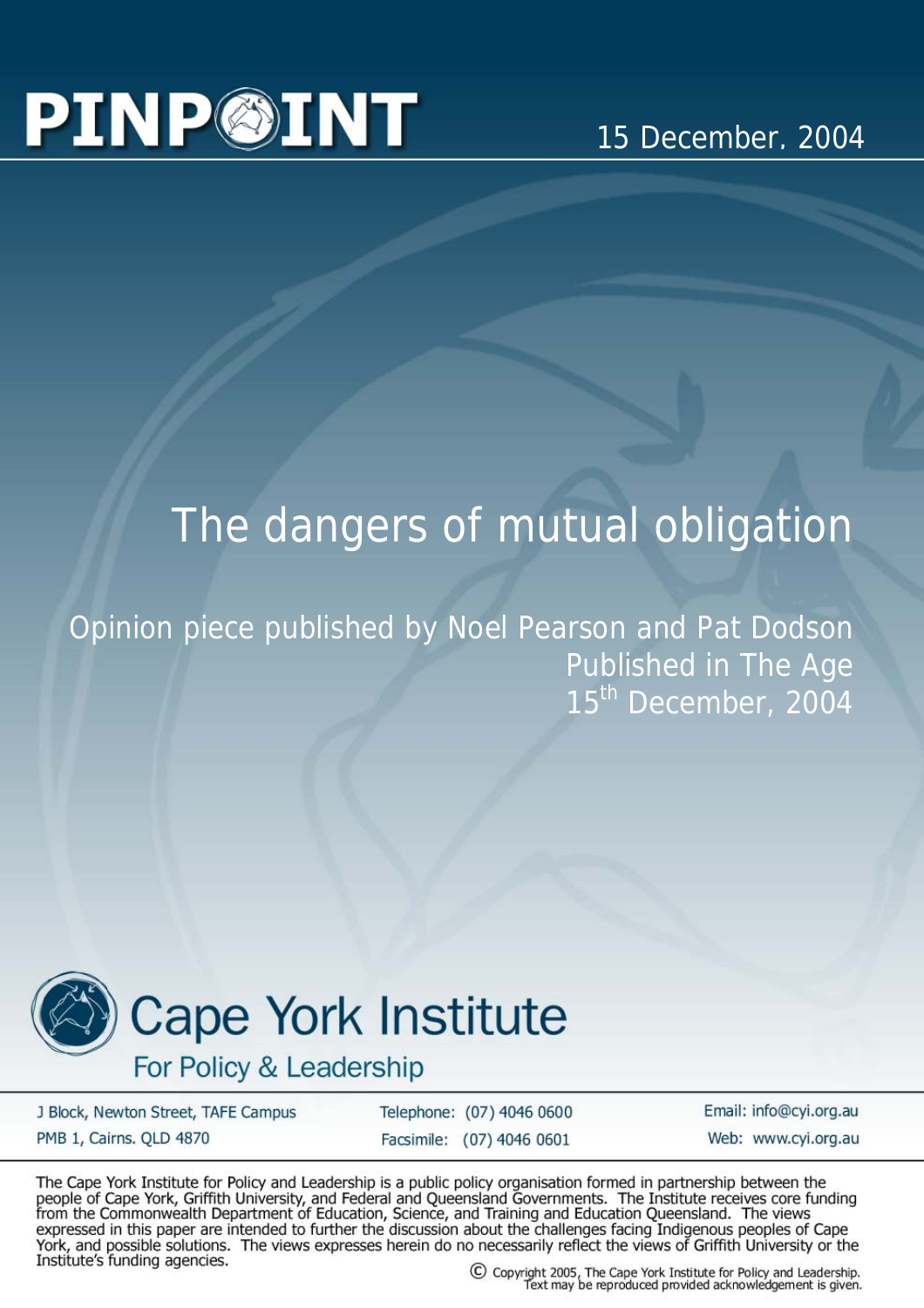The dangers of mutual obligation The Age 15 December 2004

The Prime Minister must not play at social engineering with Aborigines, write Pat Dodson and Noel Pearson.

A number of Aboriginal leaders, ourselves included, have decided to combine our energies to advance the situation of Aboriginal people from an abysmal state of social and economic inertia to a circumstance more closely approaching the reality of non-Aboriginal Australians.

People who see themselves as advocates of Aboriginal rights have accused us of everything from political opportunism to purveying denial of the inherent rights of Aboriginal people in this country. On the other hand, when one or other of our group criticises the Federal Government's indigenous policies, our commentary is interpreted as a death blow to the new "indigenous accord" that gives priority to the struggle against passive welfare and abject dysfunction. It is probably also seen as a sign of division among us and of Aboriginal leaders' inability to find common cause.

All Australians should be on notice that the commitment we have given to the "war on welfare dependency" is not a cause from which we will be diverted merely out of sensitivity to those who would confine Aboriginal people to the status of victim forever.

In our search for social and economic equity for our people we have created a "coalition for the future" and, as in any alliance, there will be differences in emphasis and even in strategy, but our vision remains the same and the members of this coalition will not be afraid of robust debate among its members.

We are a "coalition of the willing" but we are also an alliance of equals, and we will have the courage to challenge one another as equals with common cause in the fight for the future of our people.

We have challenged the leaders of the community-controlled Aboriginal organisations to reinvent themselves and re-engage with their communities to find the solutions for justice and equity among and within ourselves.

However, there is a risk that public opinion will place most of blame for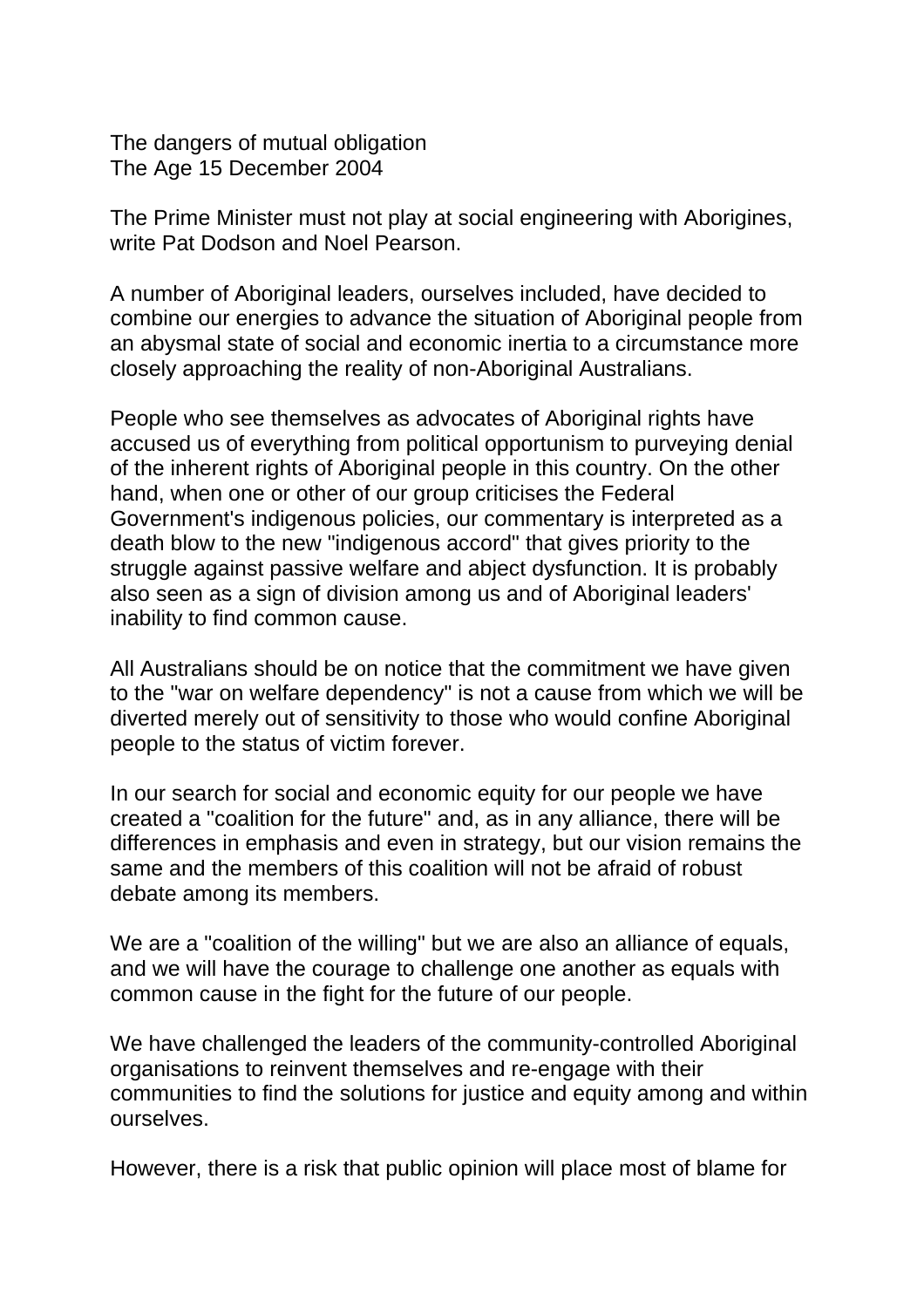the present crisis on Aboriginal people. It must therefore be noted that the Federal Government's "practical reconciliation" agenda is at present not sufficiently well developed and funded.

Aboriginal people and those community leaders who are charged with engagement between the community and governments have a responsibility to ensure that in the negotiation of the new relationship between Aboriginal people and governments, they obtain the resources needed to sustain their culture, language, physical wellbeing and other aspects of their lives for the future of our people - but not at the expense of the basic human rights of those whom they represent.

It is also very important that the notion of "mutual obligation" is not trivialised.

Government and indigenous communities who no longer wish to sit on their hands while blindness is caused by trachoma, kidney failure is caused by scabies and deafness is caused by unresolved ear infections, should be supported. But they also need to think carefully about how they institute mutual obligation through "shared responsibility agreements".

"Social engineering" is unavoidable when governments attempt to influence social and economic behaviour through their programs and policies. Great caution needs to be exercised when social engineering is proposed.

The mutual obligation agreement struck with the Aboriginal community at Mulan in Western Australia has been supported by the community's leadership, and should therefore be supported by the wider Australian community. However, the Federal Government and other community leaders who are considering mutual obligation, might bear in mind our advice.

The aim must be to normalise obligations between Aboriginal parents and their children, between family members, and between individuals and their communities.

First, we need to ask how mutual obligation or, in Aboriginal terms, "reciprocity", works normally in functional societies. We believe that mutual obligation is a natural principle of human society, where people give and take, where they enjoy rights and exercise responsibilities in a more-or-less balanced way. When people are active participants in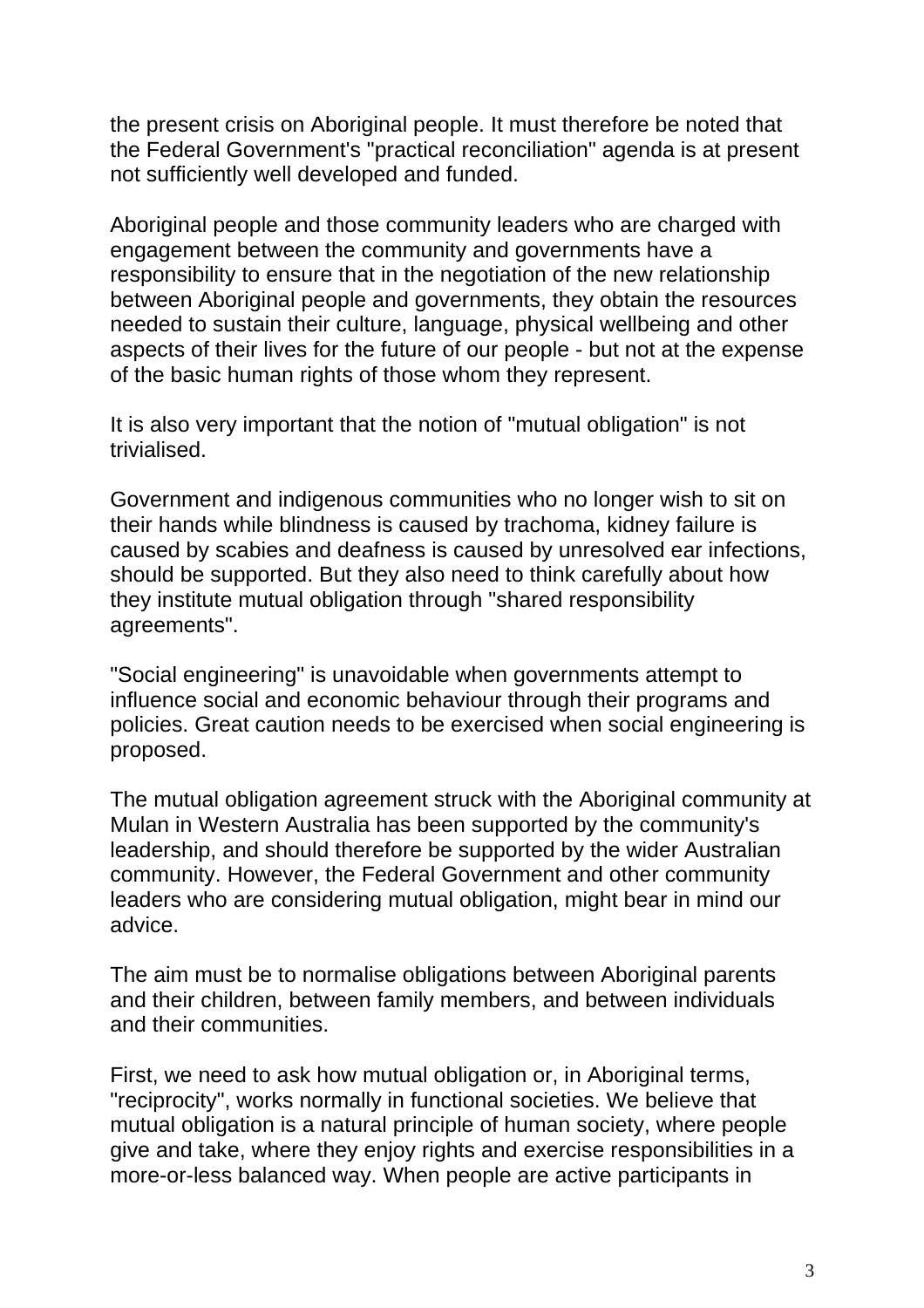economic life, whether as hunter-gatherers or as employees in the modern economy, mutual obligation is a natural principle. You work, you get paid. You hunt, you eat. Each has a responsibility to contribute, and each has rights.

When people are actively engaged in whatever their economy may be, it is not necessary to socially engineer mutual obligations. People take personal responsibility for themselves and their families. They don't need their leaders or their government to tell them what to do about basic things - such as to care for the welfare of their children - because these responsibilities come naturally. They do so because of their natural love and regard for their own.

But of course the community leaders of Mulan, as elsewhere in Aboriginal Australia, are having to deal with a legacy that has ruptured the natural reciprocity and responsibility that underpinned their traditional society. This legacy includes the economic and social depredations of their history, and the social corrosion caused by passive welfare dependency.

So it is understandable that the Mulan leaders, and the Federal Government, have decided to take action for the welfare of their children.

Second, the question needs to be asked: who owes the obligation to whom? The obligation to attend to children's hygiene is primarily an obligation owed by parents and adults to their children. It is not an obligation that, in the normal course, is owed to government, so careful thought must be given to what government can do to restore this natural obligation between parents and their children.

Third, we must also ask why some parents have failed to attend to their children's personal hygiene so that they can avoid serious health problems. There are a couple of possible explanations.

One is there has been a failure of awareness on the part of the Aboriginal people, and so it may be necessary to undertake what is often called "health promotion".

A second and more likely possibility is that there has been a failure of expectation - that is, poor hygiene has become so entrenched that no one is expecting parents to fulfil their natural responsibility to attend to the hygiene of their children. Other community members have long held no expectations, schools hold no expectations - everyone has become